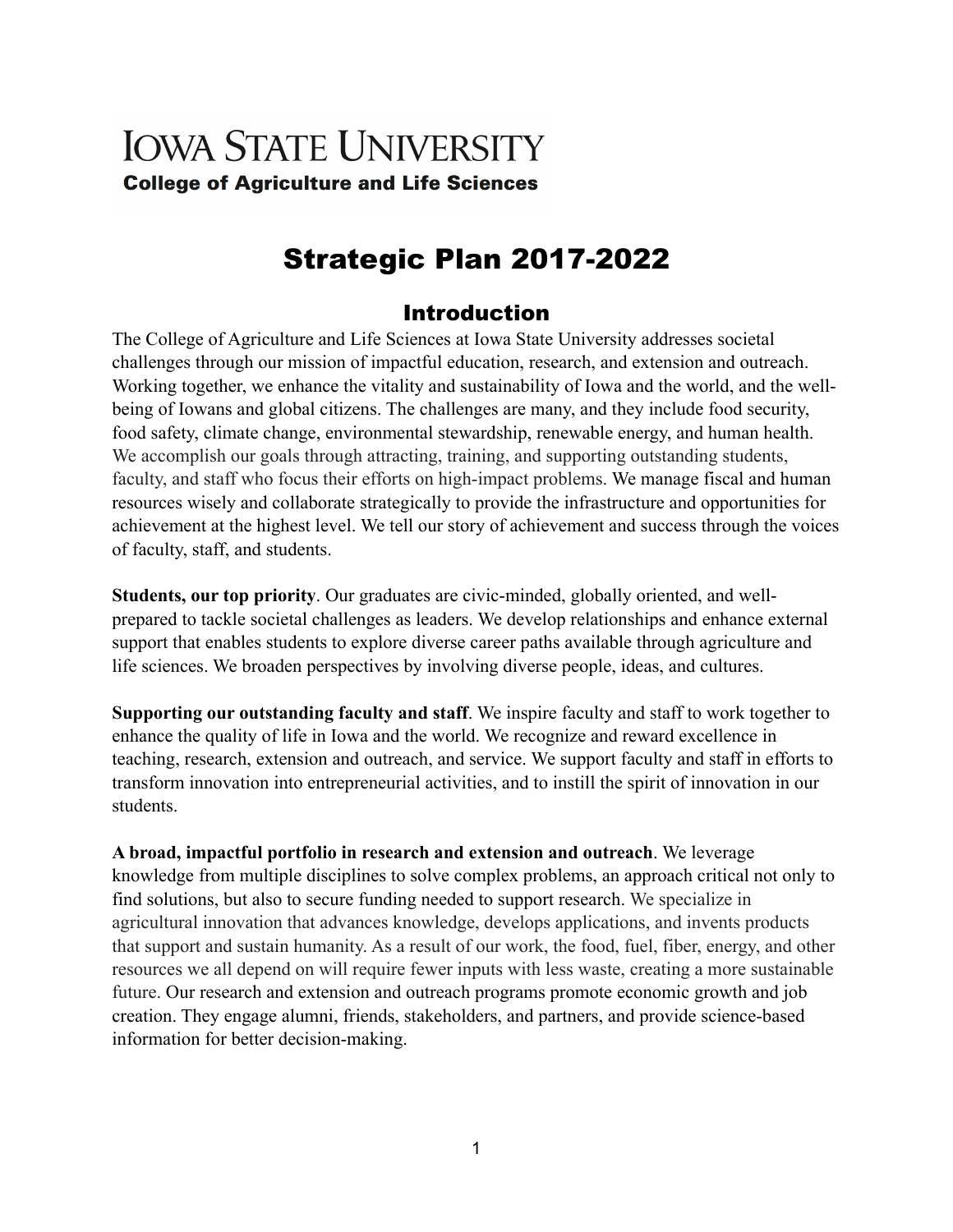## **Mission**

Educate future leaders, conduct innovative research in agriculture and life sciences, and share knowledge that advances the well-being of Iowans and people worldwide.

## **Vision**

A better, sustainable future for the people of Iowa and the world.

## **Values**

**Ethical, mission-oriented engagement** enables us to work transparently and with integrity. We gain a **broad perspective** by following **[ISU's Principles of Community](https://www.diversity.iastate.edu/connect/principles-of-community)** and learning from those with diverse experiences, backgrounds, interests, and expertise. Through **inspired innovation**, we transform foundational research discoveries and education into practical solutions that solve real-world problems.

#### **Priority 1.** Support **students** as they seek to make a difference in the world.

*We prepare well-rounded, civic-minded graduates ready to take on societal challenges. We pursue external support that helps students explore their passions. We encourage students to join dialogues on new ideas and perspectives with those they encounter on campus and in national student exchange and study-abroad experiences. We engage with K-12 schools and community colleges to facilitate students' successful transition to our degree programs.* 

#### **Goals:**

- Deliver high-quality, highly experiential educational programs, providing opportunities for students to grow in cultural competency, global awareness, and the ability to communicate within and across disciplines.
- Create a welcoming, inclusive environment where all students can succeed.
- Instill in students a strong work ethic, inspiring them to take ownership of their learning experiences in and out of the classroom.

**Priority 2.** Foster a highly collaborative environment for **faculty and staff** that inspires excellence and innovation.

*We support faculty and staff as our greatest assets in driving innovation and enhancing learning. We foster collaborations necessary to expand the breadth and depth of their work and to spur diversity of thought into action that benefits the future of Iowa and society.* 

#### **Goals:**

- Recruit and retain the most talented, creative people who apply diverse knowledge, expertise, and experience to fulfill their responsibilities.
- Embolden faculty and staff to serve as models of professionalism, understanding, respect, and lifelong learning for students, colleagues, and stakeholders.
- Reward achievement in advancing our mission.
- Support a satisfying work-life balance.